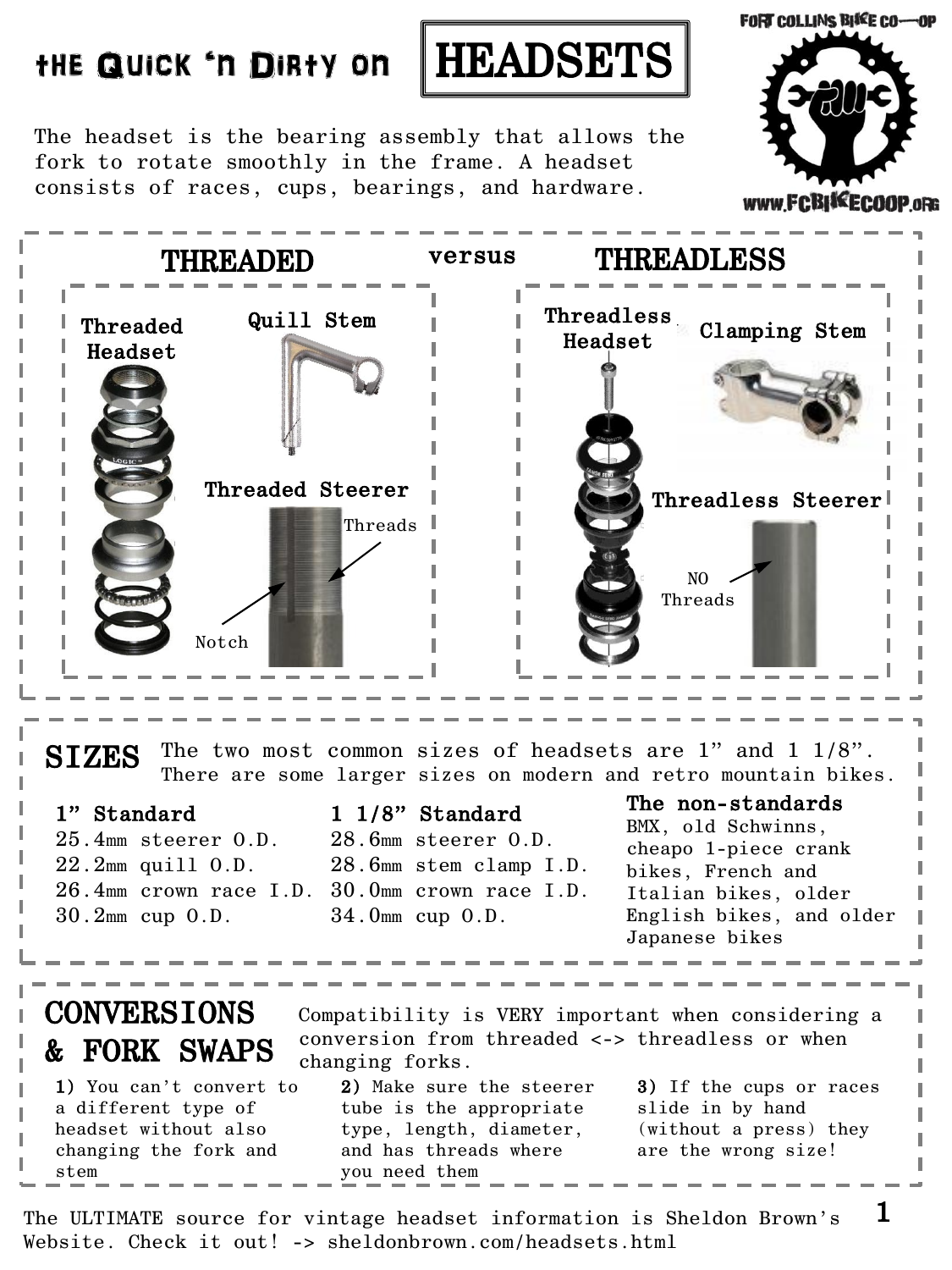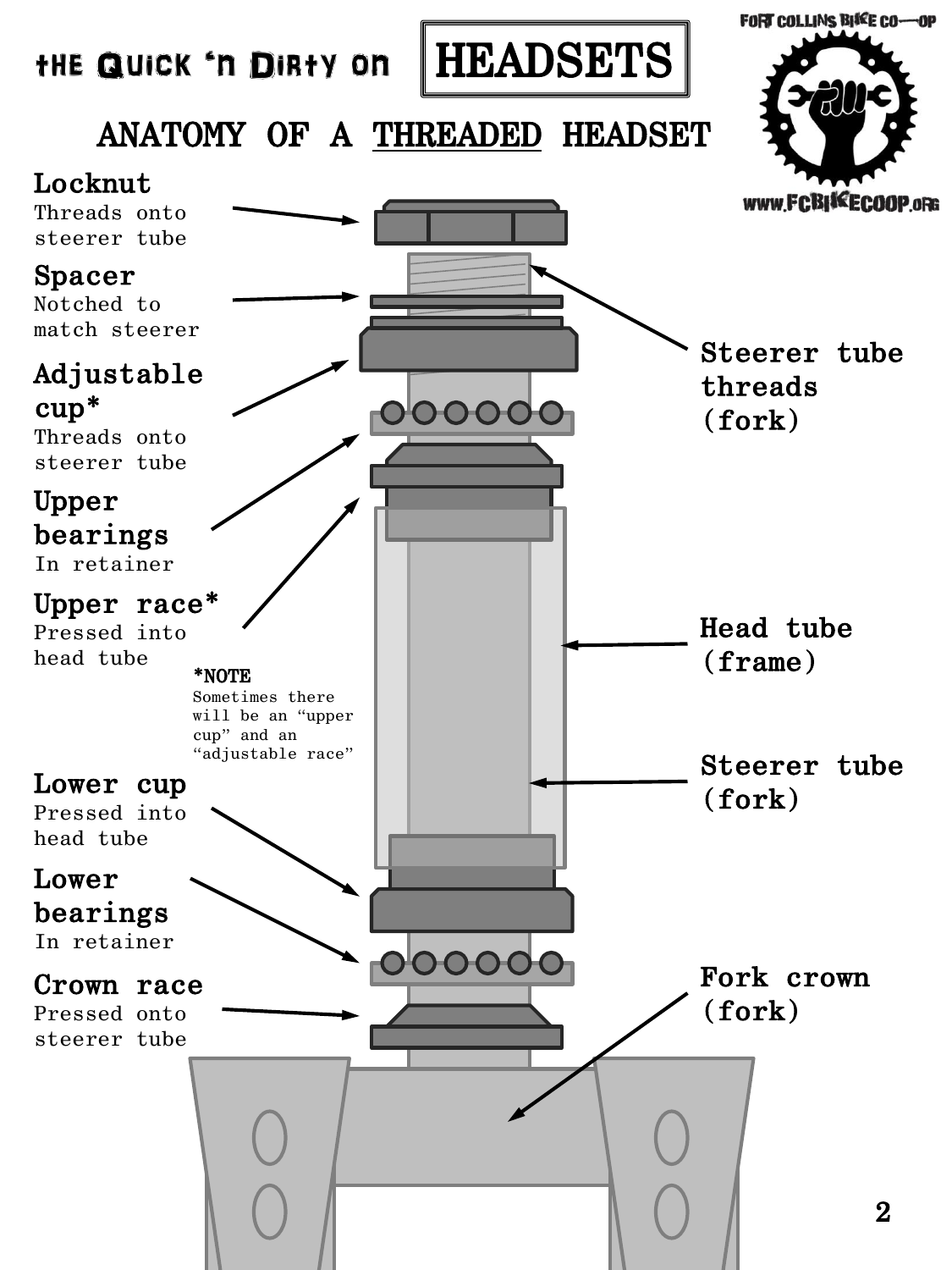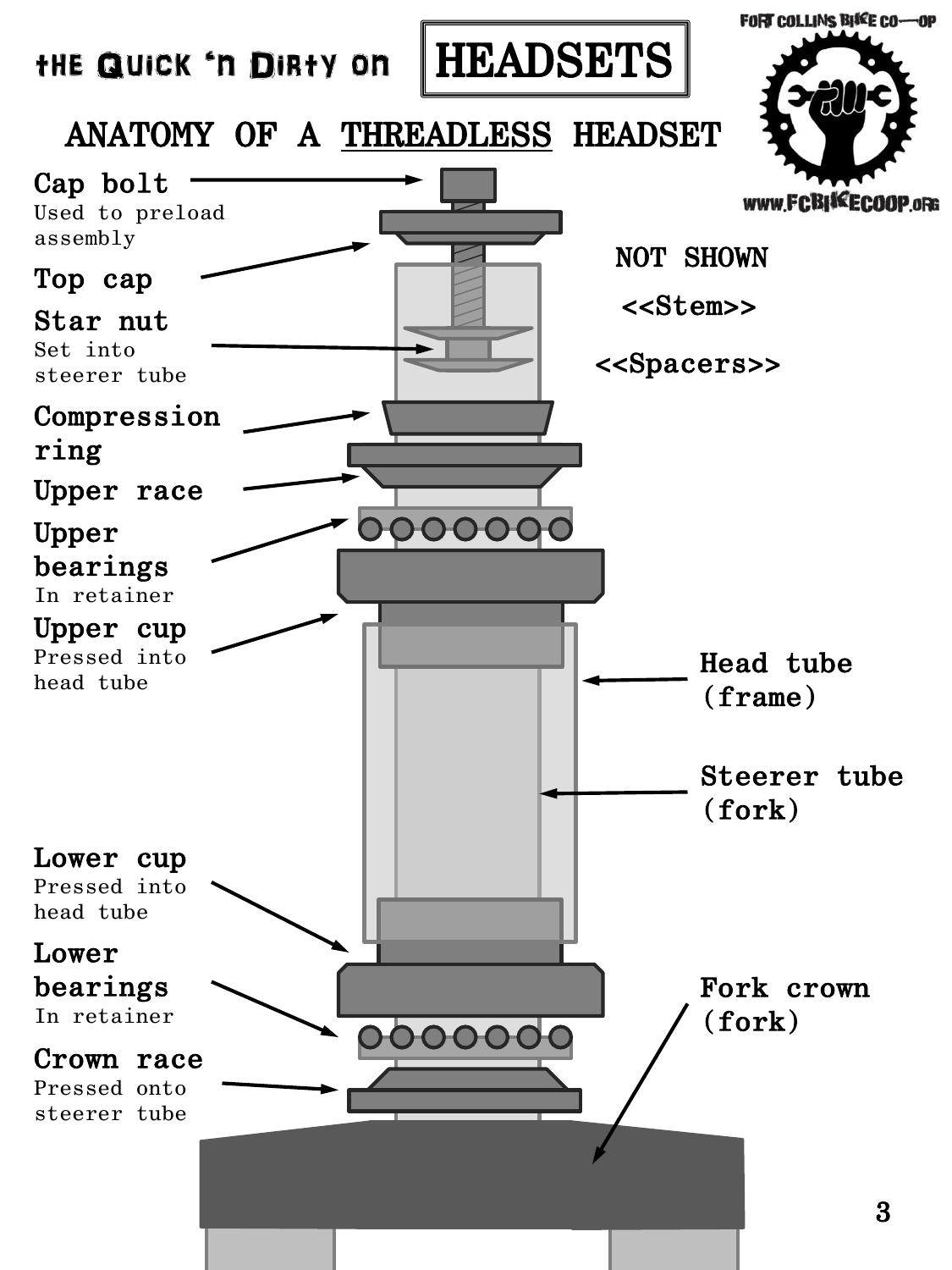## the Quick 'n Dirty on HEADSETS



Having problems with your headset? Here's how to adjust it and find replacement parts.



4

## ${\bf TROUBLES H OOTING\ }$  headset problems  $1\text{s}$  it too loose? Too tight? Assembled REPLACING worn parts Compatibility. Compatibility. Compatibility. correctly? Worn or damaged? 1) The fork rattles in the frame The headset is too loose. Tighten the headset. Check for play with your right hand at the fork crown/lower headset cup while holding down the front brake with your left hand and rocking the bike forward. 2) The fork movement is stiff The headset may be too tight. Loosen the headset. Check for smooth action using the "stand gravity test." If this doesn't work something may be worn or broken – proceed to step 3. 3) Fork movement is rough, "indexed," or makes grinding sounds Something on the headset is either worn out, damaged, or incorrectly assembled. a) Disassemble the headset enough so that the bearings and races can be inspected. Are any bearings missing? Are the retainers bent? Are the surfaces of the races in good condition? Are the cups cracked? b) Check to make sure the headset is properly assembled. Is everything in the right order? Are the bearings facing the proper direction? c) Check for alignment issues. Are the cups pressed squarely into the frame? Is the crown race set properly? There are many styles and sizes of bearings. They are not all equivalent! Any replacements should be the same type and size. Sealed cartridge Common retainer Flat retainer Loose ball bearings There are also many styles and sizes of races and cups! Again replace with similar parts to ensure proper fit and function. DAMAGE! The running surfaces of the races are the most obvious places to look for wear. Check for pitting, scratches, or "Brinelling." "Dude. Check out my indexed crown race.

Many manufacturers have great technical information on their websites to locate specifics on replacement parts.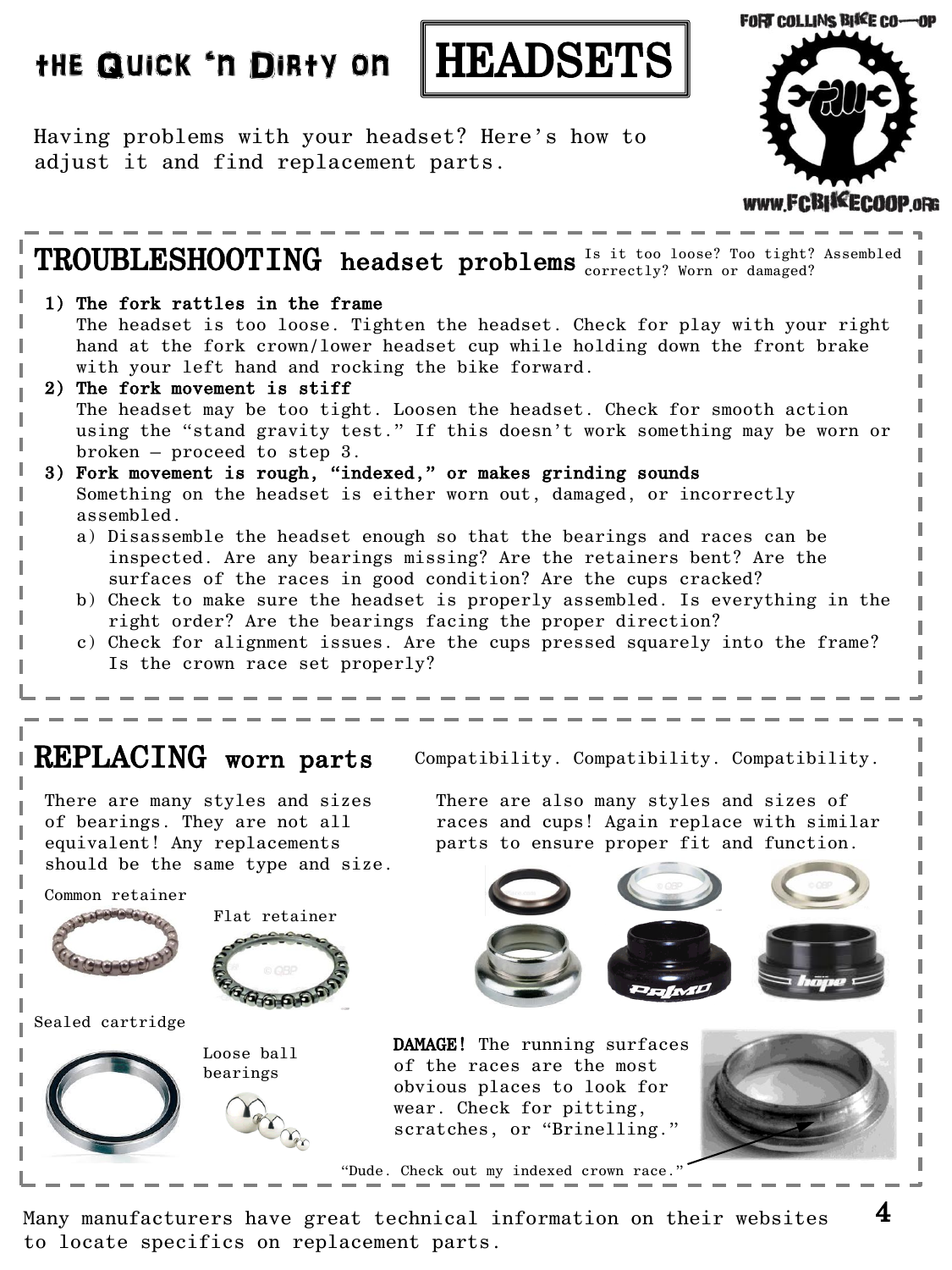## the Quick 'n Dirty on HEADSETS

**FORT COLLINS BIKE CO-OP** 

www.FCBIKECOOP.oRG

Removing or installing a headset requires several specialized tools.



Headset tools are expensive, but you can make your own. Google "DIY Headset Tools" for ideas.